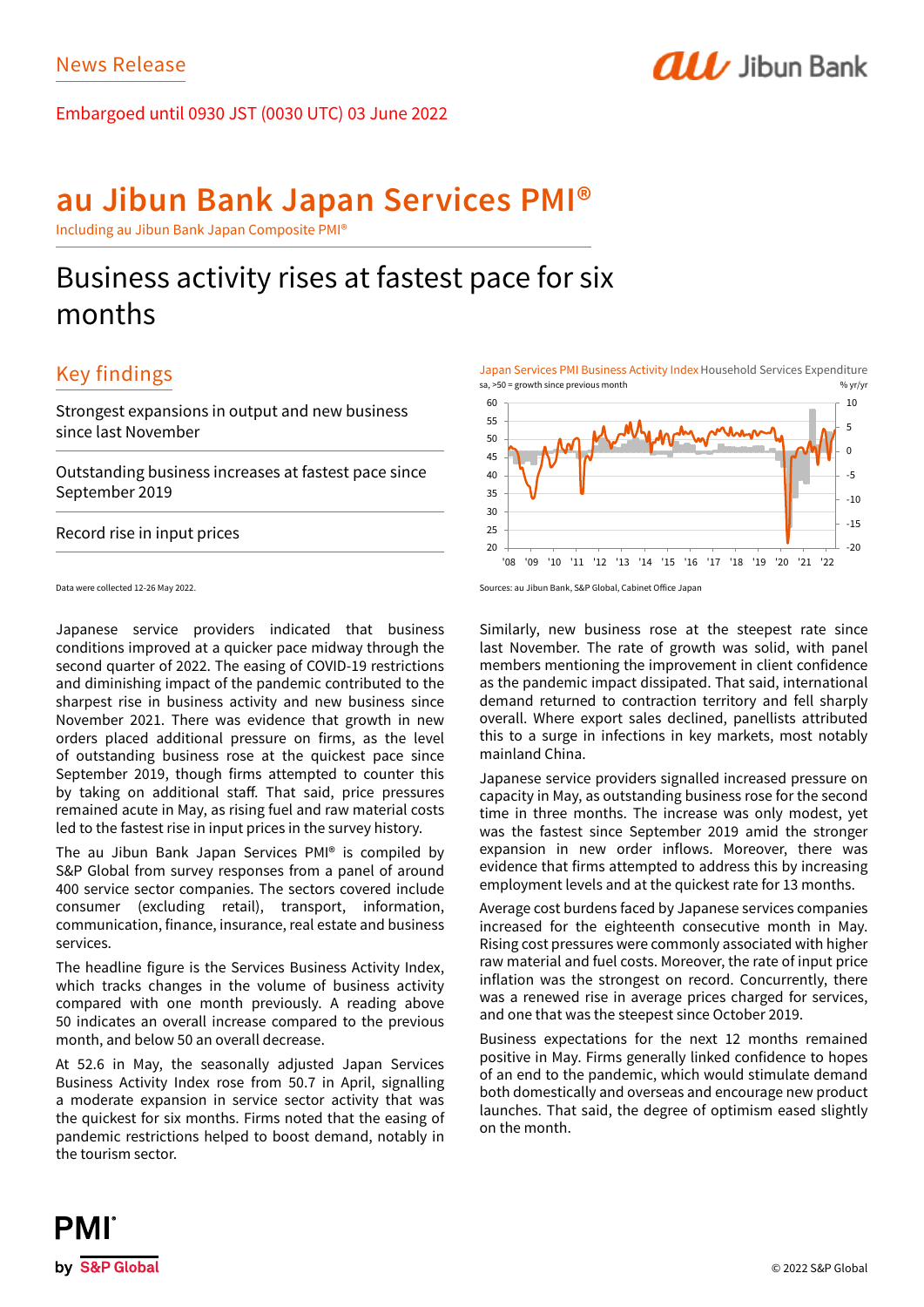## au Jibun Bank Japan Composite PMI®

## Steepest rise in private sector output since last December

The au Jibun Bank Japan Composite\* PMI Output Index - which measures combined output in the manufacturing and services sectors - rose from 51.1 in April to 52.3 in May, highlighting a moderate rise in private sector activity. Moreover, the expansion was the quickest recorded for five months.

The larger services sector led growth in May, with both output and new orders rising at the quickest pace since November 2021. Meanwhile, manufacturing firms saw growth rates of both segments ease in comparison to April to the softest in the respective three- and eight-month sequences.

Stronger demand conditions in the private sector nonetheless placed additional pressure on businesses, as backlogs of work rose at a record rate. Moreover, employment in the Japanese service sector rose for the sixteenth successive month in May. The rate of job creation was the strongest since last September, with a 13-month high at service providers accompanied by a quicker rise at manufacturers.

Private sector firms, noted a record upturn in average cost burdens in May, extending the sequence of rising prices to 21 months. This contributed to a fresh series record in prices charged for goods and services, as firms looked to partially pass higher prices on to clients.

*\*Composite indices are weighted averages of comparable manufacturing and services indices. Weights reflect the relative size of manufacturing and service sectors according to official GDP. The Japan Composite Output Index is a weighted average of the Manufacturing Output Index and the Services Business Activity Index.*



Japan Manufacturing Output Index sa, >50 = growth since previous month Japan Services Business Activity Index



## Comment

Commenting on the latest survey results, Usamah Bhatti, Economist at S&P Global Market Intelligence, said:

*"The Japanese service sector saw a further improvement in demand conditions midway through the second quarter. Latest PMI data signalled the strongest expansions in business activity and total new business for six months. Panel members highlighted that the diminishing impact of the pandemic and the easing of remaining restrictions boosted output and demand.* 

*"Moreover, activity over the coming* 

*months looks set to be strong, as the levels of outstanding business rose at the sharpest rate since September 2019, which encouraged the strongest rate of job creation among service providers for 13 months. That said, rising prices remained a slight drag on demand, as cost burdens rose at a record rate.*

*"The strength of the larger service sector contributed to a broad acceleration in private sector output in May. Total business activity expanded at the fastest*  rate for five months amid a renewed rise *in private sector new orders.* 

*"Businesses across the Japanese private sector noted an acceleration in price pressures in the latest survey period as input prices rose at the sharpest pace on record. Panellists attributed this to rising raw material prices amid supply chain disruptions that were exacerbated by the Ukraine war and lockdowns in mainland China. These are likely to remain a dampener on domestic and*  global activity, though firms in Japan were confident that the impacts would *diminish over the year ahead, with business optimism reaching its strongest level for three months."*